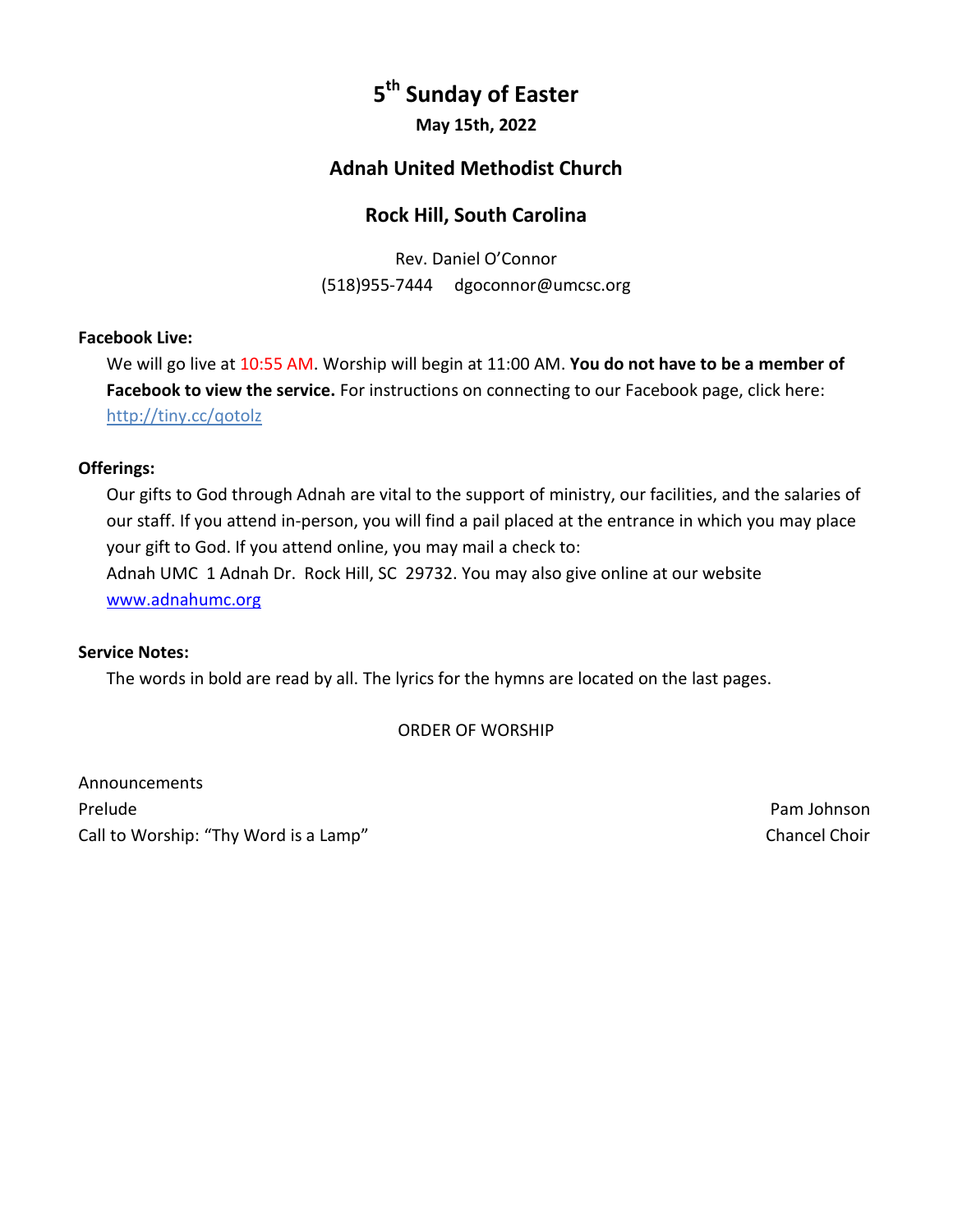## Greeting

Do not be angry because of the wicked, do not be envious of wrongdoers! For they will soon fade like the grass, and wither like the green herb. Trust in the Lord, and do good; so you will dwell in the land, and enjoy security. Take the delight in the Lord, who will give you the desires of your heart. Commit your way to the Lord; trust in God, who will act, bringing forth your vindication as the light, and your right as the noonday. Be still and wait patiently before the Lord; do not be angry because of those who prosper in their way, because of those who carry out evil devices! Refrain from anger, and forsake wrath! Do not be angry; it leads only to evil. For the wicked shall be cut off; but those who wait for the Lord shall possess the land. Yet a little while, and the wicked will be no more; though you look at their place, they will not be there. But the meek shall possess the land, and delight in abundant prosperity.

#### Opening Prayer:

**O God, our grove, our lover, our well: In the resurrection of your Son you have brought us into your garden. Marry us for now and for ever , and give us to eat from the tree of life; through Christ our Lord . Amen. Alleluia.**

**+**Hymn of Praise: "God, Our Father, We Adore Thee"

#### +Affirmation of faith: "The Apostles'Creed"; UMH 881

**I believe in God the Father Almighty, maker of heaven and earth; and in Jesus Christ his only Son Our Lord: who was conceived by the Holy Spirit, born of the Virgin Mary, suffered under Pontius Pilate, was crucified, dead, and buried; the third day he rose from the dead; he ascended into heaven, and sitteth at the right hand of God the Father Almighty; from thence he shall come to judge the quick and the dead. I believe in the Holy Spirit, the holy catholic church, the communion of saints, the forgiveness of sins, the resurrection of the body, and the life everlasting. Amen.**

Sharing Joys and Concerns

The Morning Prayer followed by the Lord's Prayer:

**Our Father, who art in heaven, hallowed be thy name. Thy kingdom come, thy will be done on earth as it is in heaven. Give us this day our daily bread. And forgive us our trespasses, as we forgive those who trespass against us. And lead us not into temptation, but deliver us from evil. For thine is the kingdom, and the power, and the glory, forever. Amen.**